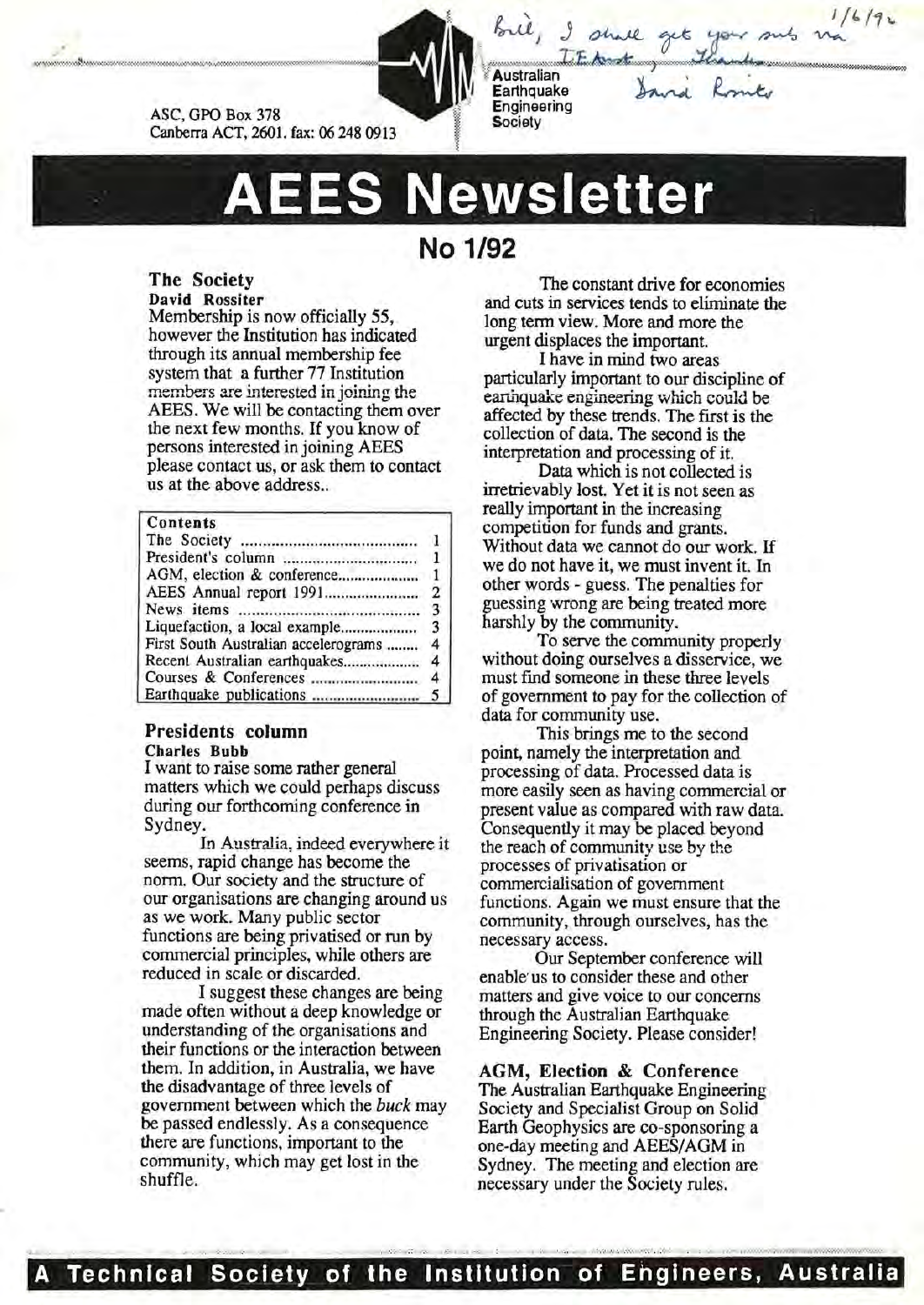Members of the AEES have a broad spectrum of interests in earthquakes and ·their effects on people, whereas the SG2 is more concerned with what earthquakes can tell us about the dynamic earth on which we live. This was a unique opportunity for the Societies to get together on a topic of mutual interest and share the financial risks.

A large part of the time will be left for registrants to mingle informally; it is not often we get the chance to discuss engineering seismology issues with colleagues in other specialties.

## Earthquake Resistant Design and Insurance in Australia

Institution of Engineers, North Sydney Friday 25 September 1992

Program:

| $8:30 - 9:00$                            | Registration                                                             |
|------------------------------------------|--------------------------------------------------------------------------|
| $9:00 - 9:20$                            | Introduction                                                             |
| $9:20 - 10:00$                           | Earthquake seismology                                                    |
| $10:00 - 10:30$                          | Moming tea/Informal<br>discussion                                        |
| $10:30 - 11:30$                          | Earthquake seismology                                                    |
| $11:30 - 12:00$                          | Earthquake engineering                                                   |
| $12:00 - 13:30$                          | Lunch/Informal discussion                                                |
| $13:30 - 15:30$                          | Earthquake engineering                                                   |
| 15:30 - 16:00                            | Afternoon tea/Informal                                                   |
|                                          | discussion                                                               |
| $16:00 - 17:00$                          | Earthquake insurance                                                     |
| 17:00 - 17:30<br>17:30<br>19:00<br>20:30 | Discussion forum/close<br><b>AEES</b> inaugural AGM<br>Dinner<br>Address |

A draft agenda for the AGM is outlined below. The main item of business is the election of a new executive. The present committee is prepared to stand for

another 12 months to see the Society through the establishment phase but an expanded committee is another possibility you may wish to discuss.

## AEES ANNUAL GENERAL MEETING

## DRAFT AGENDA

- President's Report
- Hon Secretary's Report
- Hon Treasurer's Report
- Election of executive
- **Close**

## **ELECTION**

PLEASE FORWARD NOMINATIONS FOR THE POSITIONS (to Hon Sec):

> PRESIDENT, HON SECRETARY, HON TREASURER, EDITOR.

| Will you attend the AEES<br>meeting in Sydney on 25<br>September?                         |  |
|-------------------------------------------------------------------------------------------|--|
| To give us some idea of numbers<br>please complete and send me (Hon sec)<br>the following |  |
| I plan to attend (please circle)                                                          |  |
| the Conference                                                                            |  |
| <b>AEES/AGM</b>                                                                           |  |
| dinner                                                                                    |  |
| name                                                                                      |  |

## AEES Annual Report Year Ending 30 November 1991

This was the inaugural year of operation of the Society which was formed as a technical society of the Institution of Engineers Australia in January 1991.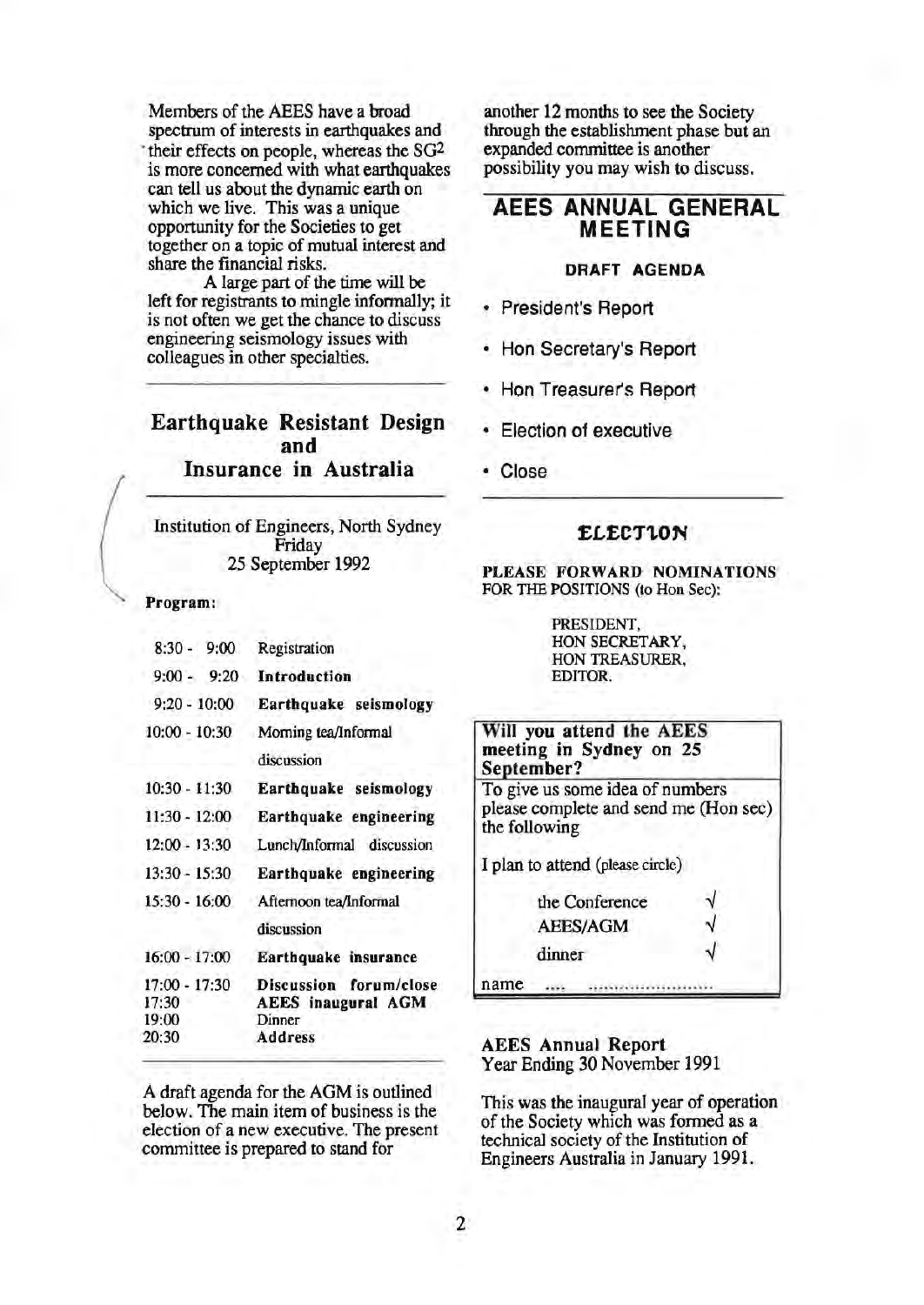Initial membership, the founding executive, was three consisting of:

President: Mr Charles Bubb

Hon Secretary: Mr Kevin McCue Hon Treasurer: Mr David Rossiter Membership had increased to 45 by 30 November and is growing quickly, with a goal of 100 members by the end of 1992. David Rossiter has set up a database of members.

The committee met seven times during 1991 and produced two newsletters which were distributed to all members and the Institution. An attractive logo and letterhead were also designed.

Kevin McCue attended the Pacific Conference on Earthquake Engineering held at Auckland, New Zealand. AEES provided \$100 towards McCue's expenses of \$2573 paid by BMR, and requested he establish formal ties with the New Zealand National Society for Earthquake Engineering. This resulted in a proposal that the next Pacific Earthquake Engineering Conference be jointly sponsored by the AEES and NZNSEE, and be held in Australia in 1995. The executive have endorsed this decision and written to the NZ body for formal agreement.

The Society has formal ties with the International Association of Earthquake Engineering which has approved Kevin McCue as the new Australian Delegate following the retirement of Charles Bubb. Charles was delegate for the maximum period of two four year terms. Kevin deputised as National delegate at the last IAEE conference in Tokyo and Kyoto, Japan in Charles' absence, and will attend the Madrid Conference in July 1992.

David Rossiter has established cheque and savings bank accounts at the Commonwealth Bank, Curtin; any two of the executive are required to sign transactions. As at 30 November the balances were as follows:

| Savings Account*                            | <b>Balance \$4266.98</b> |
|---------------------------------------------|--------------------------|
| Cheque Account                              | <b>Balance \$459.51</b>  |
| * includes establishment grant from IEAust. |                          |

#### News items

• The *final* draft Australian Standard DR 91094 S: part 4 of Design Loads, will be

circulated for committee comment in May with publication in August 1992. • Proceedings PCEE '91 are now available. The 1120 page 3-set volume contains the 87 programmed papers, 3 on the 1989 Newcastle earthquake, and addresses of the keynote speakers on theme issues; Microzoning, Nonstructural elements, Areas of low seismicity and Reinforced concrete design. Price NZ150.00 incl post. from:NSNEE, PO Box 17-268, Karori, Wellington, NZ.

• A video of the effects of the October 1989 Loma Prieta earthquake is available on loan to members at IEAust, Canberra.

Liquefaction - a local example Liquefaction is the process that occurs in a saturated confined silty sand (or similar soil) during or immediately after an earthquake when the pore fluid pressure increases to the point where the effective stress becomes zero with a resultant loss of bearing capacity. Sand boils and massive foundation failure are typical indicators that liquefaction has occurred.

Extreme effects such as those shown in the photograph below from Niigata, Japan only happen in major earthquakes (magnitude 7.5 or more) where there are many cycles of shaking. Such extreme effects would not be expected in Australia where no onshore earthquake has exceeded magnitude 6.9. None were observed in the Newcastle or Meckering earthquakes. Minor effects have been noted on two occasions, in 1897 (SA) and 1903 (Vic) and reproduced for your interest is a letter to the Editor of the Adelaide Advertiser dated 13 May 1942:

'Sir- the tenth day of June is often referred to as *earthquake day* in the Kingston district (SA) by people who vividly remember what happened on that day 47 years ago\*. Early in the afternoon my two brothers and I were setting rabbit traps, when suddenly a loud booming noise seemed to come from the burrows, and although there was no wind, the trees began to sway badly. We were so scared that we made a wild rush for home, the Barooka homestead, half a mile distant. On entering the fruit garden on the side of the hill, we found the well, about 15 ft deep, overflowing and flooding the garden. The water was stained yellow by a fine sand which we had never seen before. At the homestead the chimneys were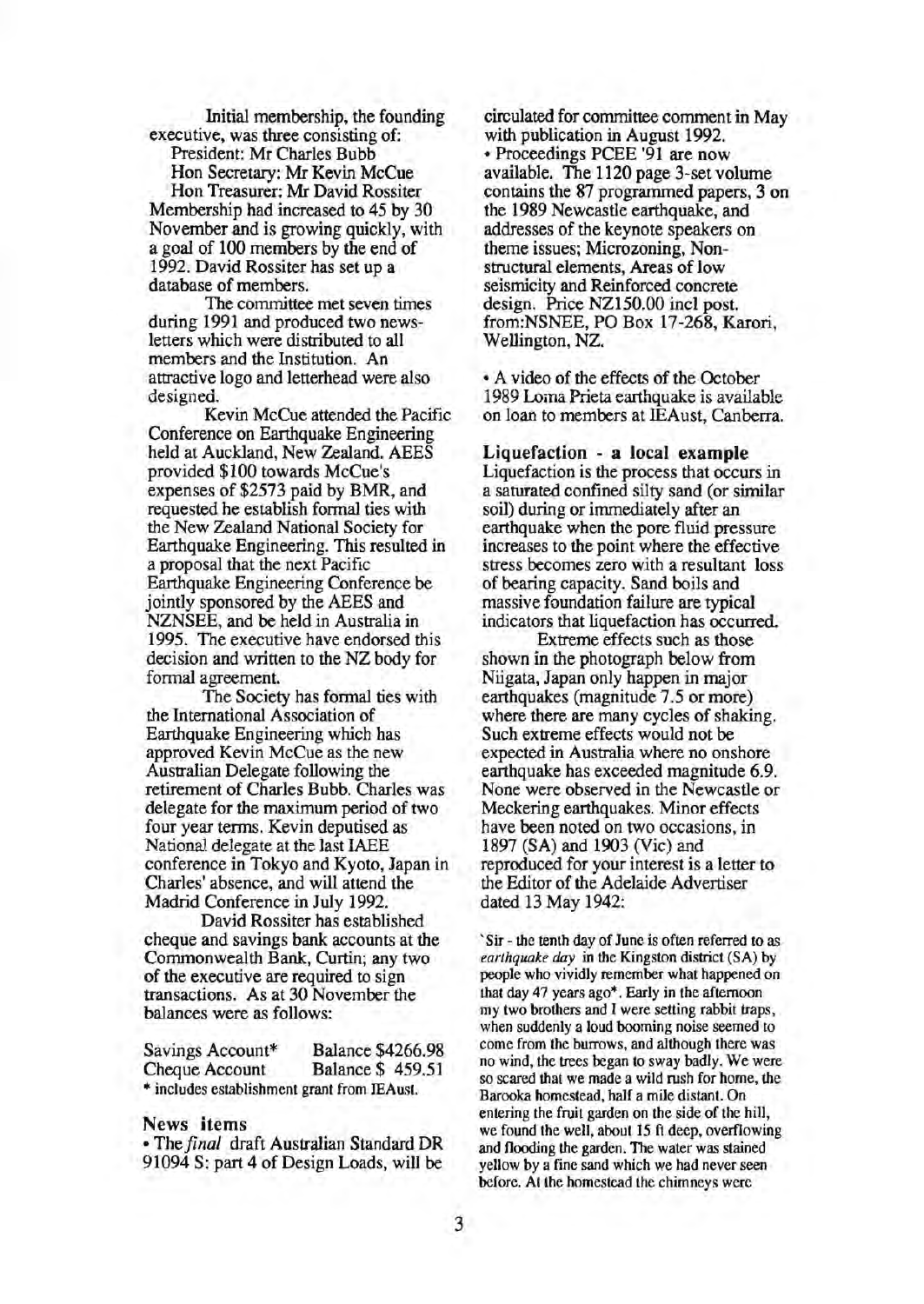down; the gable ends of the house stood out; the lathe and plaster ceilings, pictures, and glass were lying broken up. That night and for many more we had to sleep in an old iron house; and at intervals there would be a boom in the direction of Cape Jaffa, and tremors passed under us travelling easterly. These tremors paid us visits at various times for the next three years. That low country on the Kingston-Robe road, known as the Wangolina and Barooka flats, was flooded on May 10, not by rain but by water that was squeezed up through the ground. The same thing happened with the rabbit burrows; the water rushed out of them, carrying with it the same fine yellow sand. In several places, the earth and stone were blown out. Other homes that suffered badly were those of the late Mr T Smith and Mr T. P. Flint; the latter a new stone house, was almost levelled to the ground. Mr Nicol Smith of Cape Jaffa, then a baby was buried and had a narrow escape. - I am Sir, &c., EDW. WGoode

The Snuggery, Kingston, S.E.'

\* (Ed The earthquake was on 10 May 1897, 45 not 47 years ago.)

## First South Australian accelerograms David Love

SA Dept of Mines and Energy Not to be outdone by Queensland (last issue), a microearthquake survey at Moralana in the mid-north of South Australia recorded 22 accelerograms in just 18 days.

Moralana (west of Wilpena Pound) has experienced hundreds of small earthquakes following events of magnitude 3.3 and 3.5 on 30 November 1991. With activity appearing to continue, it was decided to mount an aftershock survey in early February. Five analogue and four digital stations were assembled from our own equipment, with contributions from Flinders University, Phillip Institute of Technology and the Australian Seismological Centre (who loaned the accelerometer).

Hundreds of events were recorded by the analogue stations with magnitudes from about -1.0 to 1.6. 180 digital seismograms were recorded. The accelerograms ranged from O.OOOlg to 0.0033g, the largest from a Richter magnitude 1.6 earthquake at a distance of about 7 km. (Obviously one would not want to scale this up to estimate 3.3g from a magnitude 4.6!) The duration of the peak acceleration is only a fraction of a second at a frequency of around 25Hz.

The total field costs were about \$4000 and data processing will take some months.

If each seismological group in Australia had a few accelerographs and the budget and manpower to mobilise quickly, a wide range of accelerograms would soon be collected\*.

\* (Ed In a *5* year period, representative accelerograms from several magnitude 4 - *5* earthquakes should become available).

#### Recent earthquakes

The following table summarising recent Australian earthquakes was supplied by the Australian Seismological Centre, BMR. The Centre publishes a more detailed monthly list for subscribers and contributors.

#### Oct 1991- Mar 1992 Earthquakes

| 1992 | ML  | Place                   |
|------|-----|-------------------------|
| Mar  |     |                         |
| 10   | 3.2 | <b>Uluru NT</b>         |
| Feb  |     |                         |
| 25   | 4.4 | <b>Tennant Creek NT</b> |
| Jan  |     |                         |
| 16   | 3.3 | <b>Tennant Creek NT</b> |
| 17   | 4.1 | Tasman Sea              |
| 21   | 3.0 | Meckering WA            |
| 23   | 3.5 | Cessnock NSW*           |
| 1991 |     |                         |
| Dec  |     |                         |
| 01   | 3.6 | Jimna Qld               |
| 13   | 4.3 | Cranbrook WA            |
| Nov  |     |                         |
| 05   | 3.8 | Salmon Gums WA          |
| 18   | 3.4 | Port Hedland WA         |
| 20   | 3.4 | <b>Tennant Creek NT</b> |
| 29   | 3.3 | Moralana SA             |
| 29   | 3.5 | Moralana SA             |
| Oct  |     |                         |
| 09   | 4.0 | WA/NT border            |
| 14   | 3.8 | <b>Tennant Creek NT</b> |
| 18   | 4.2 | Exmouth WA              |
| 02   | 3.7 | Peterborough SA         |
| 23   | 4.0 | Marble Bar              |
| 24   | 4.3 | St. George Qld          |

\* coal mining headwall collapse.

#### Courses & Conferences

• Stability of Slopes in Seismic Zones. French & Italian Associations for Earthquake Engineering, 14-15 May 1992, Bordighera, Italy.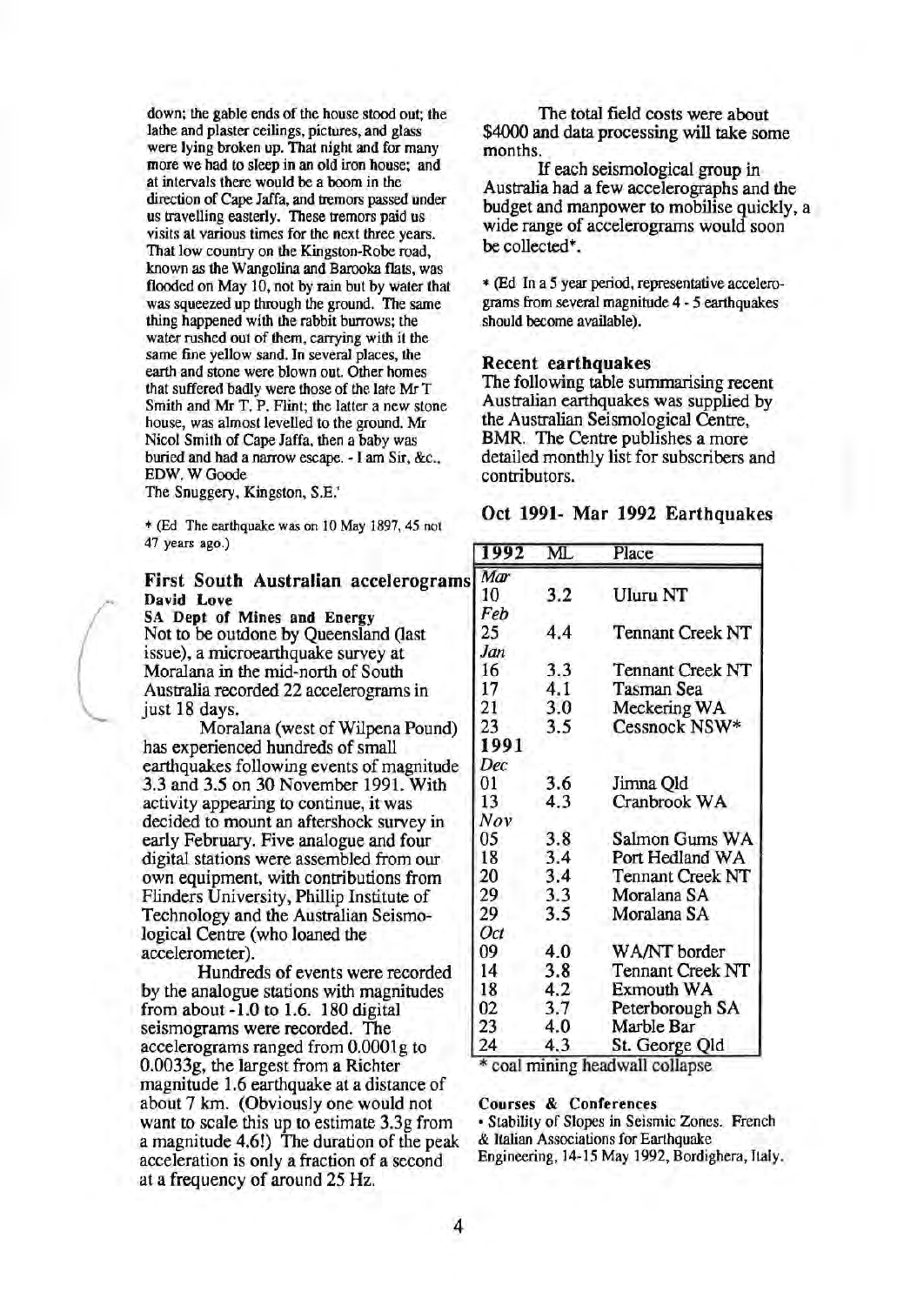• The lOth World Conference on Earthquake Engineering, July 19-25, 1992, Madrid, Spain. Steering Committee, c/o Tilesa, Londres 39- 1°B, 28028 Madrid, Spain. • 7th Int. Seminar Earthquake Prognostics, Sept 22-26, 1992; Asian Disaster Preparedness

Centre, Bangkok, Thailand.

• 3rd International Conference on Case Histories in Geotechnical Engineering,l-5 June 1993, St Louis, MO, USA.

• lOth International Caly Conference, University of Adelaide, SA, 18-26 July 1993

• The lOth European Earthquake Engineering Conference: 28 August to 2 Sept 1994, Vienna, Austria

• (flyers available from Hon Secretary)

#### Earthquake publications

• A book on the earthquake history of Newcastle NSW was published last year. Local historian Cynthia Hunter has delved into old newspapers and rare reports to compile the most complete account yet published of earthquakes felt in the Hunter region since European settlement. The book should be of great interest to town planners, engineers, architects and hazard researchers alike as well as the general public. It is a well written, and fascinating account of the early development of Australia and so of interest to the general reader. The book *EARTHQUAKE TREMORS FELT IN THE HUNTER VALLEY SINCE WHITE SETTLEMENT* can be purchased for \$18.50 (\$1.50 postage) from Hunter House Publications, PO Box 536, Raymond Terrace 2324.

• The IEAust Newcastle Earthquake Study is still available at EA Books, PO Box 588, Crows Nest NSW 2065 at the reduced price of \$30. • There are a number of BMR Bulletins and reports describing earthquake activity in Australia which can be purchased from BMR. The Isoseismal Atlas, parts I & 2, (Bulletins 214 & 222) contain maps and descriptions of 149 felt and damaging earthquakes. A third edition with another 80 odd maps is being prepared. The Australian Seismological Centre also publishes an annual report featuring the year's seismicity with summary, glossary and descriptions of the larger earthquakes. Reprints of papers on the Newcastle and other important earthquakes may still be available from the authors. A monthly summary of Australian and worldwide activity is distributed at cost to subscribers.



The photograph depicts an apartment building which toppled during the 1964 Niigata Japan earthquake, magnitude Ms 7.5 (note the neighbouring building in the top right-hand comer of the photo). Occupants can be seen walking down the side of the flats with their belongings. Liquefaction and inadequate building foundations contributed to the failure. The building sustained no cracks and strong motion records nearby recorded a sudden reduction in the high frequency shaking at the onset of liquefaction.